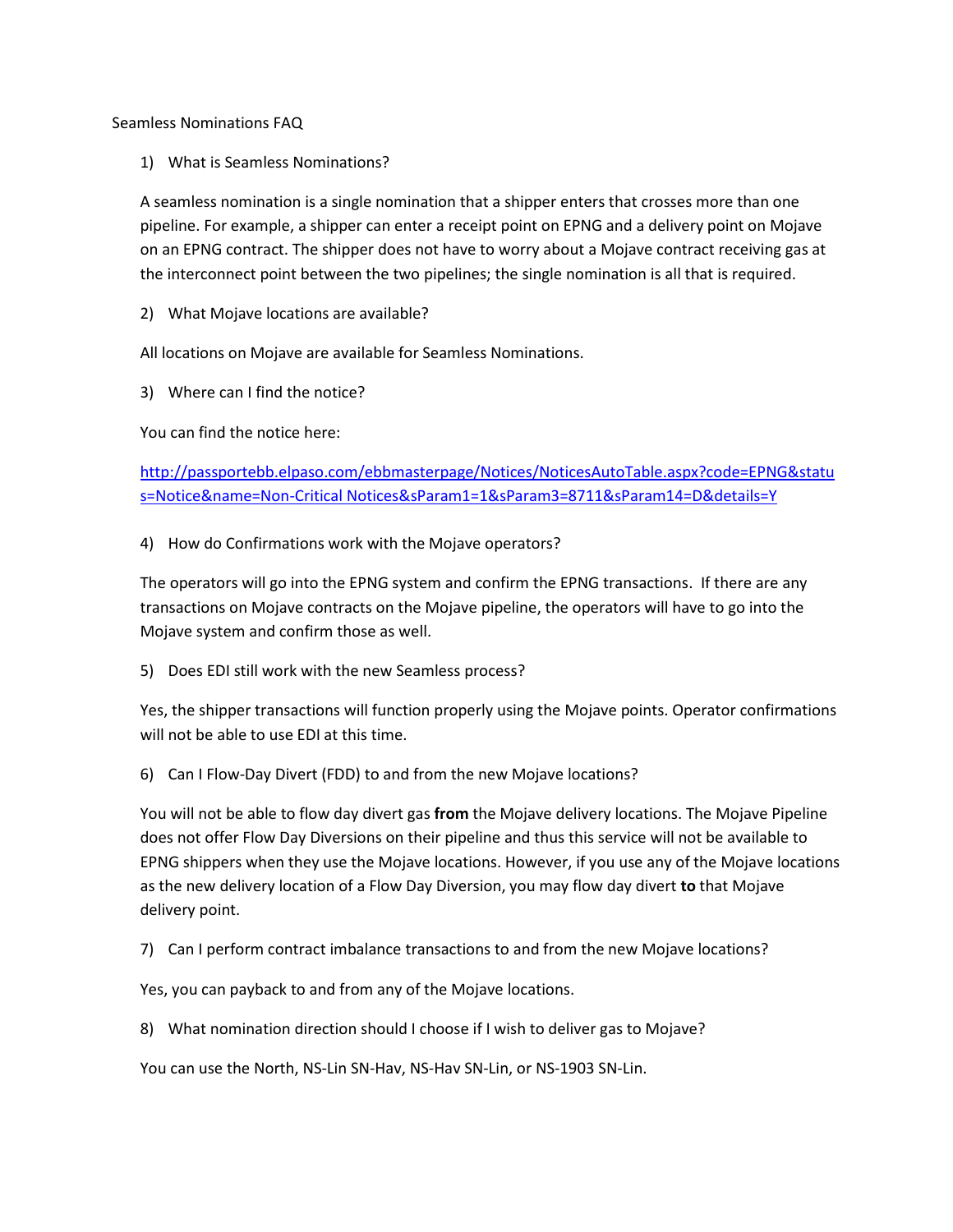9) What nomination direction should I choose if I wish to receive gas on Mojave and deliver to EPNG?

You can use the North, NS-Lin SN-Hav , NS-Hav SN-Lin , or NS-1903 SN-Lin.

- 10) Can I go from a Mojave receipt location to a Mojave delivery location on an EPNG Transportation Service Agreement (TSA)?
- Yes, you can go to and from any Mojave location that is available on an EPNG TSA.
- 11) What is the lockdown time for Seamless Nominations?

The lockdown time if you choose to use a Mojave location on an EPNG contract will require you to enter in the nomination(s) 15 minutes earlier than the normal lockdown time for EPNG and Mojave. This is due to some additional processes that we have to take care of internally to handle seamless nominations. The lockdown times are as followed:

|                                        | Cycle 1         | Cycle 2     | Cycle 3         | Cycle 4     |
|----------------------------------------|-----------------|-------------|-----------------|-------------|
|                                        | 11:45 A.M.      | $6:15$ P.M. | 10:15 A.M.      | 5:15 P.M.   |
| <b>Normal Online</b>                   | (CCT)           | (CCT)       | (CCT)           | (CCT)       |
|                                        | 12:00 P.M.      | 6:30 P.M.   | $10:30$ A.M.    | 5:30 P.M.   |
| <b>Normal Upload/X12</b>               | (CCT)           | (CCT)       | (CCT)           | (CCT)       |
|                                        | 11:30 A.M.      | 6:00 P.M.   | 10:00 A.M.      | 5:00 P.M.   |
| <b>Seamless Nominations Online</b>     | (CCT)           | (CCT)       | (CCT)           | (CCT)       |
|                                        | 11:45 A.M.      | $6:15$ P.M. | $10:15$ A.M.    | $5:15$ P.M. |
| <b>Seamless Nominations Upload/X12</b> | (CCT)           | (CCT)       | (CCT)           | (CCT)       |
| <b>Both Seamless and Normal Online</b> |                 | 9:00 P.M.   |                 | 8:00 P.M.   |
| <b>Confirmations</b>                   | 3:30 P.M. (CCT) | (CCT)       | 1:00 P.M. (CCT) | (CCT)       |
| <b>Both Seamless and Normal</b>        |                 | 9:00 P.M.   |                 | 8:00 P.M.   |
| <b>Upload/X12 Confirmations</b>        | 3:30 P.M. (CCT) | (CCT)       | 1:00 P.M. (CCT) | (CCT)       |

12) Do the additions of the Mojave locations participate in the late cycles (Cycles 5 and 6)?

No, since Mojave the pipeline does not participate in the late cycles, we cannot offer the Mojave locations that are available to EPNG shippers.

13) Can I still use my Mojave contract on Mojave?

Yes, you can still conduct your Mojave business as usual per your Mojave contracts.

14) Can I still use my EPNG contract to deliver gas to DMOJAVE and my Mojave contract to pick up the gas at TOPEPNG?

Yes, if you wish not to use your EPNG contract to go across both EPNG and Mojave, you can still drop off gas at DMOJAVE and pick up the gas at TOPEPNG on your Mojave contract.